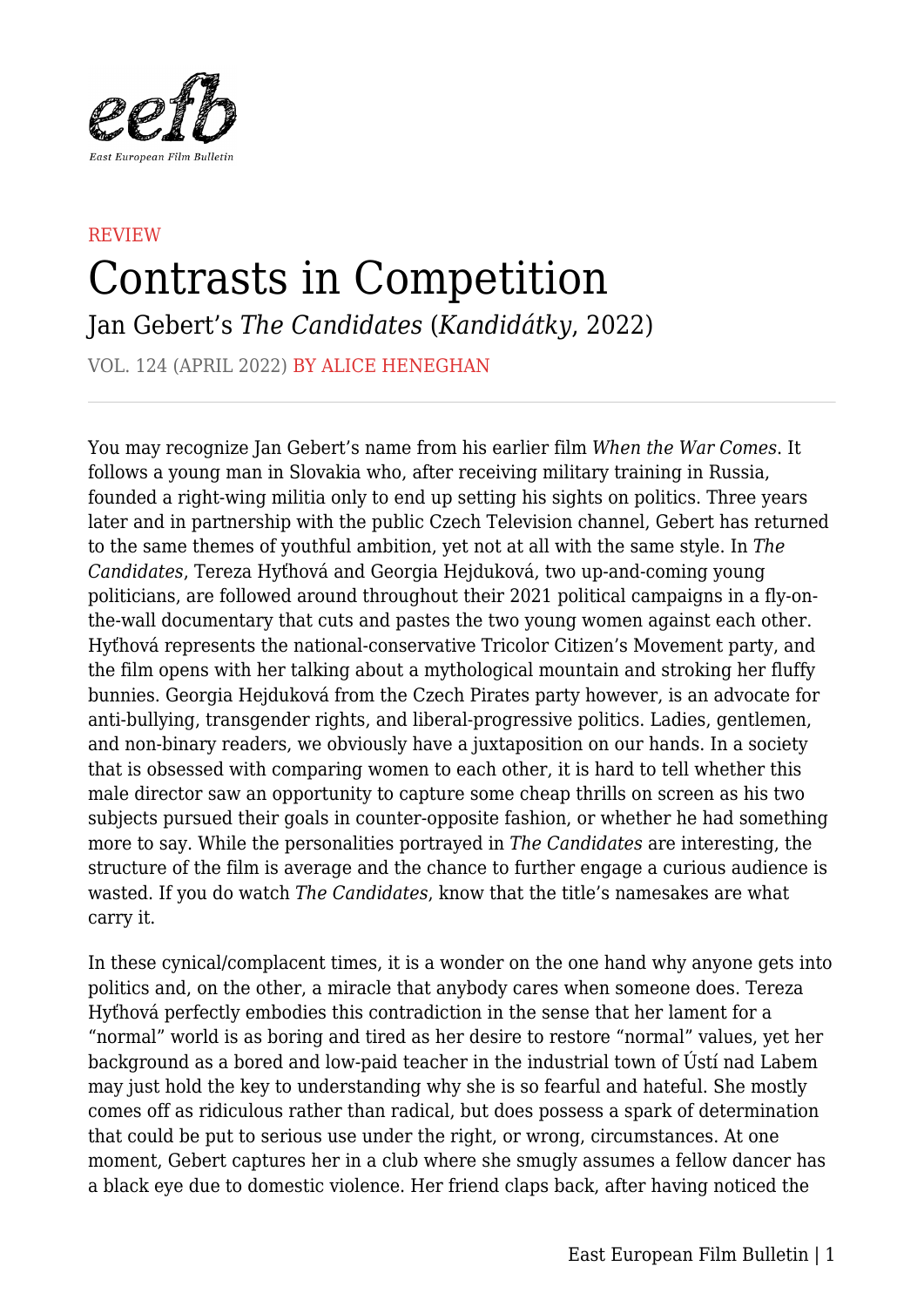dancer's current state of energetic inebriation, that she probably got drunk and fell. Within just a few seconds, the talk of the town topples and exposes Hyťhová's overlyconfident attempt at superior humor, as well as the ease with which she jumps to a conclusion. It is admittedly entertaining, and *The Candidates* serves up a handful of similar moments as Eurosceptic Tereza can't seem to help but put her foot in her mouth. Yet, as we have seen with Donald Trump and Boris Johnson, bumbling idiots are not by force harmless. Such men, however, have walked through endless open doors of privilege and upper-class advantage to get to their positions of power. What is potentially much more worrying about Tereza Hyťhová, is that she seems to come from a background of working-class exclusion that has turned to right-wing hate. She may not be in a position to become a world leader, but she is seemingly the type of person who will doggedly support someone as stupidly provocative as Trump and carry out their dirty work on the ground. In fact, we see her walking the pavements, handing out flyers and trying to bond with locals over their grumpy complaints, but the hope of the film exploring her work ethic further quickly fizzles out. Instead, the pattern of a few random scenes with Hyťhová and then a few more with Hejduková persists until this slow-rolling rhythm rolls into the credits.

Luckily however, Georgia Hejduková is a breath of fresh air, even if she, like Tereza, isn't taken seriously enough in the documentary to warrant a true exploration into her background and impact. If you look her up online, you will find her Instagram linked to her blog posts, interviews, podcasts, and campaigns for progressive politics, but we only see snippets of her apparently fervent activity on screen about her efforts to get elected. Not to mention that she is smashing barriers against transgender people in Czech politics. Instead of trying to garner support by exploiting people's struggles and anxieties, Hejduková is trying to set an example of bravery and inclusive values that could lead to positive development in her country. She is fiercely smart and resilient, and it is charming to get to know her when watching *The Candidates*. While Gebert didn't exactly expand on her achievements or provide any further information on what life is like as a transgender public figure in the Czech Republic, one of the last European countries to enforce sterilization in exchange for an official gender change, at least he framed her positive reaction to hardship as a comment on Tereza's spiteful tone. Nevertheless, the director disappoints in relation to one scene in particular. When Georgia gets up to speak at a council meeting, the entire room goes cold and many turn away in disgust, the mayor of Prague himself slumping in his chair and barely giving her the time of day. To have your simple presence change the tone of an entire room and to live with digs and jabs of a heteronormative society on a daily basis, yet aspire to stand up and fight for your beliefs, is something that this film should have been far more interested in. Maybe Gebert should take a leaf from Hejduková's book and find his voice instead of staying in the comfort zone of observation.

With two fireball personalities so deeply committed to the idea that politics can make a difference, *The Candidates* could have taken observational footage and explored ideas of populism and bourgeois liberalism from a multitude of angles. Are progressive ideas linked to class, and if so, how? What leads people down the ideological paths that they take? How seriously are individuals with strong ideas having an effect on Czech politics